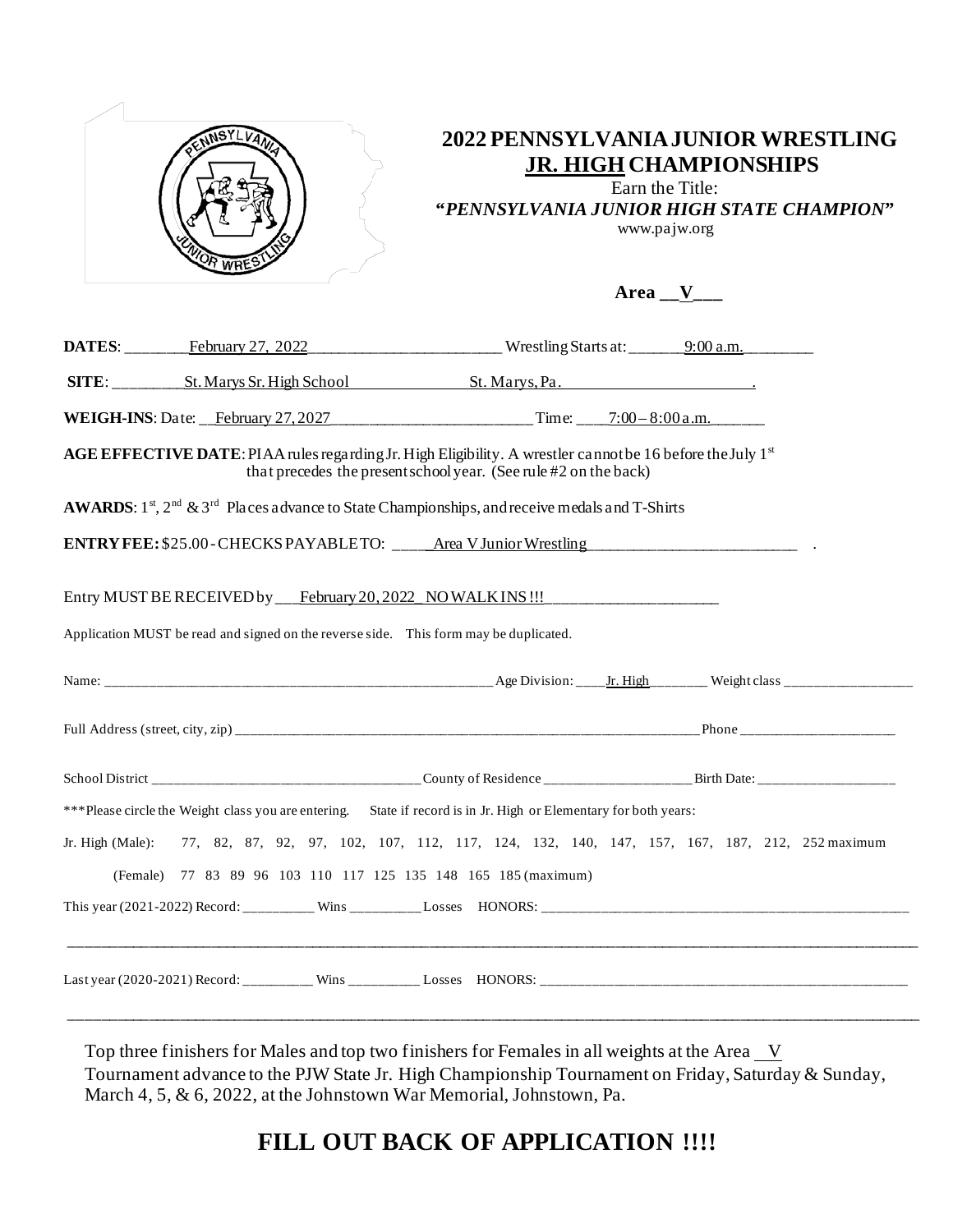## **RELEASE AND WAIVER OF LIABILITY AGREEMENT & PARTICIPANT CODE OF**

## **CONDUCT**

I, , acknowledge that I have voluntarily applied to participate in the

(Entrants full name)

Pennsylvania Junior Wrestling (PJW) Tournament. I am aware that these activities may be hazardous and that I could be seriously injured. I am voluntarily participating with knowledge of the danger involved, and agree to assume any and all risks of bodily injury, or death, whether those risks are known or unknown. I verify this statement by placing my initials here: Parent or Guardian's initials:

As consideration for being permitted by PJW, and any owner, administrator, tournament director, chairperson of the premises holding any of the events, to participate in these activities and use the premises and facilities, I forever release PJW or any Lessor or any PJW affiliated organization, and their respective directors, officers, employees, volunteers, agents, contractors, and representatives (collectively "Releasees") from any and all actions, claims, or demands that I, my assignees, heirs, distributees, guardians, next of kin, spouse and legal representatives now have, or may have in the future, for injury, death, or property damage, related to my participation in these activities, the negligence or other acts, whether directly connected to these activities or not, and however caused, by any Releasee, or the condition of the premises where these activities occur, whether or not I am then participating in the activities. I also agree that I, my assignees, heirs, distributees, guardians, next of kin, spouse and legal representatives will not make a claim against, sue, or attach the property of any Releasee in connection with any of the matters covered by the foregoing release.

I have carefully read this agreement and fully understand its contents. I am aware this is a release of liability and a contract between myself and PJW, and the lessors, and sign it of my own free will. When Signed by Parent or Guardian: I recognize the dangers of the activities and the significance of this Release and Waiver were explained to the Participant and that the Participant understood them, or I, as parent of the Participant, understand them.

While participating in PJW activities, the Participant will be supervised by  $\frac{1}{\text{Coach or Parent's name}}$ 

\_\_\_\_\_\_\_\_\_\_\_\_\_\_\_\_\_\_\_\_\_\_\_\_\_\_\_\_\_\_\_\_\_\_\_\_\_ \_\_\_\_\_\_\_\_\_\_\_\_\_\_\_\_\_\_\_\_\_\_\_

I understand the Tournament Director, under the guidance of the PJW rules and administration, may withdraw our son/daughter from any Tournament if he/she is involved in behavior or activity deemed to be detrimental to the health, safety or welfare of other participants, spectators, tournament staff, or tournament sites; or if involved in actions considered to be detrimental to the goals and objectives of PJW or in violation of the PJW Code of Conduct. We have read and agree with the tournament rules as listed on the information page.

Parent/ Guardian Signature Date Signed

**Contestant Signature** Date Signed

\_\_\_\_\_\_\_\_\_\_\_\_\_\_\_\_\_\_\_\_\_\_\_\_\_\_\_\_\_\_\_\_\_\_\_\_\_ \_\_\_\_\_\_\_\_\_\_\_\_\_\_\_\_\_\_\_\_\_\_\_